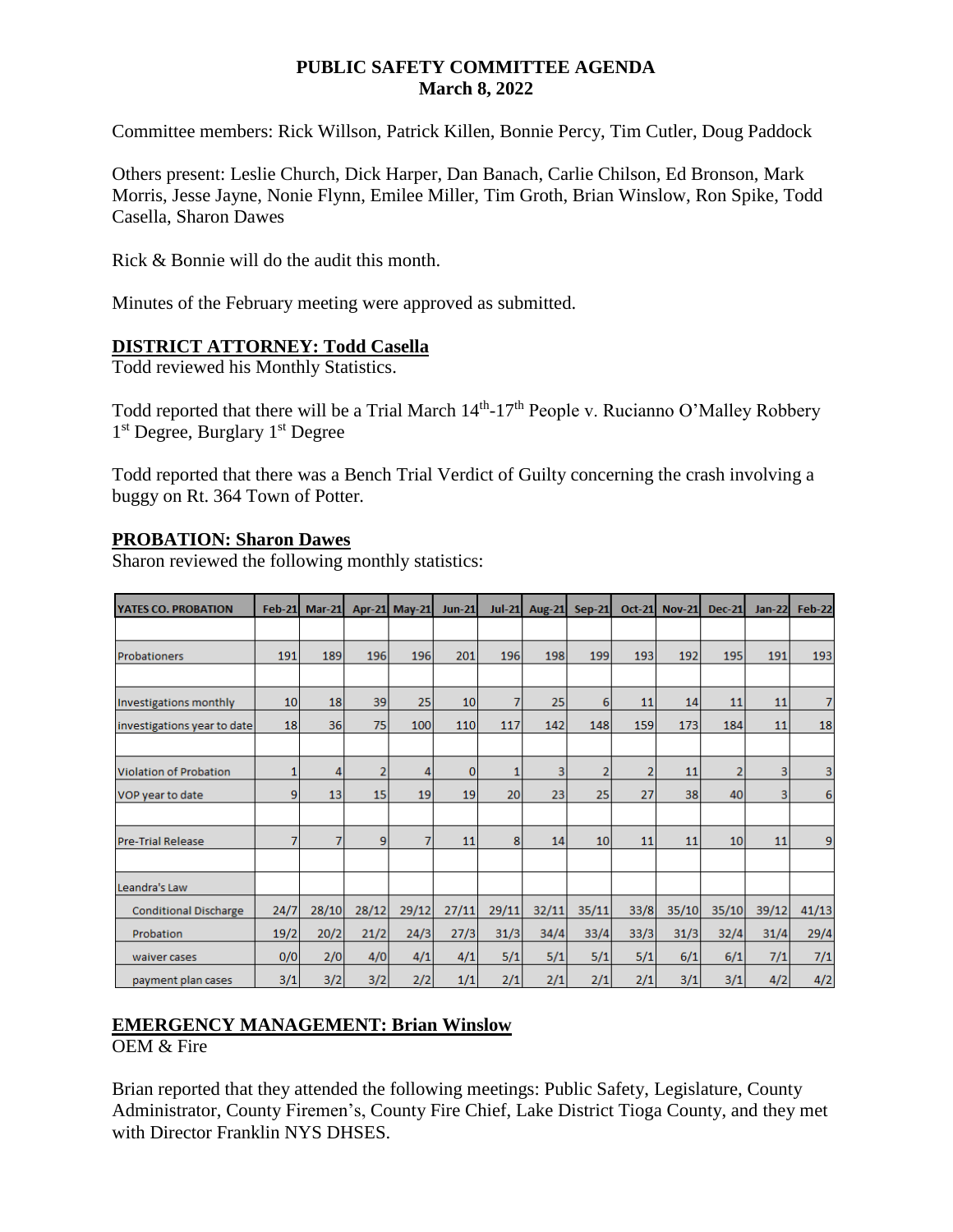Brian reported that several HAZMAT refreshers continue to be held throughout the County. He highlighted trainings: Yates County Sponsored tier 3 Training, CPR Training, Basic Exterior Firefighting Operations at Penn Yan Fire Department, and a seminar on Fire Officer Operations.

Brian reported that they continue to meet about the Radio Project, continue to deliver test kits & masks, had weather conference calls, continue Highway/OES bldg. committee meetings, had a conference call with Tennessee Gas, and that he spoke with the County Attorney about changing the name of the department.

Brain reviewed the emergency reposes he attended; 2 house fires and 1 gully rescue.

## EMS

Brian reported that they continue to distribute COVID Test Kits, attended FL Region EMS Training & Ed Committee Meeting, Submitted 5 Continuing Medical Education Recertification's to New York State Bureau of Emergency Medical Services, they are planning for upcoming trainings/classes with Instructors, and they completed module 2/6 of New York State Code Enforcement Training.

# **SHERIFF: Ron Spike**

Ron reviewed the following resolutions that would be needed. After discussion the Committee approved.

- Authorize Chairwoman and Sheriff to Sign Ontario County Related Jail Contracts
- Authorize Chairwoman and County Administrator to Sign CBA Amendments (Substance Testing) for Certain Sheriff Employees
- Authorize Chairwoman and Sheriff to Renew Microwave Communications Tower Site Service
- Adopt Local Law 2-22 Entitled: A Local Law Amending Local Law #5-2011 to Establish Redemption Fees for Impounded Dogs

Ron reported that the fees that they pay the Diener, the assistant to the Pathologist that performs the autopsies, has not increased in the last10 years. They request that it go from \$150 for each autopsy to \$200. Ron will put together a resolution entitled: Establish Autopsy Assistant Fee for the March Legislative Meeting.

Ron reviewed the monthly agency statistics for January 2022. Highlights follow: Accidents/Crashes-Property Damage: 42 Accidents/Crashes-Injury: 13 Alarms: 23 Order of Protections: 34 Number of Charges: 48<br>Sex Offenders: 97 Pistol Permits: 46 Legal Papers Served: 96 Pistol Permits: 46 Legal Papers Served: 96 Evictions: 4 Animal Complaints Investigated: 50 Courthouse Visitors: 1,081 Court Cases Assigned: 79 Total Dispatch Telephone Usage: 8,951

Ron reported that the Revenue from U.S. Marshals Services taken in from January was \$35,340.00.

Ron reported that he has one Deputy Sheriff in Basic School, one Deputy Sheriff in Field Training Period, one Deputy Sheriff being trained, and one vacancy with no Civil Service List. That leaves only 10 on Road Patrol.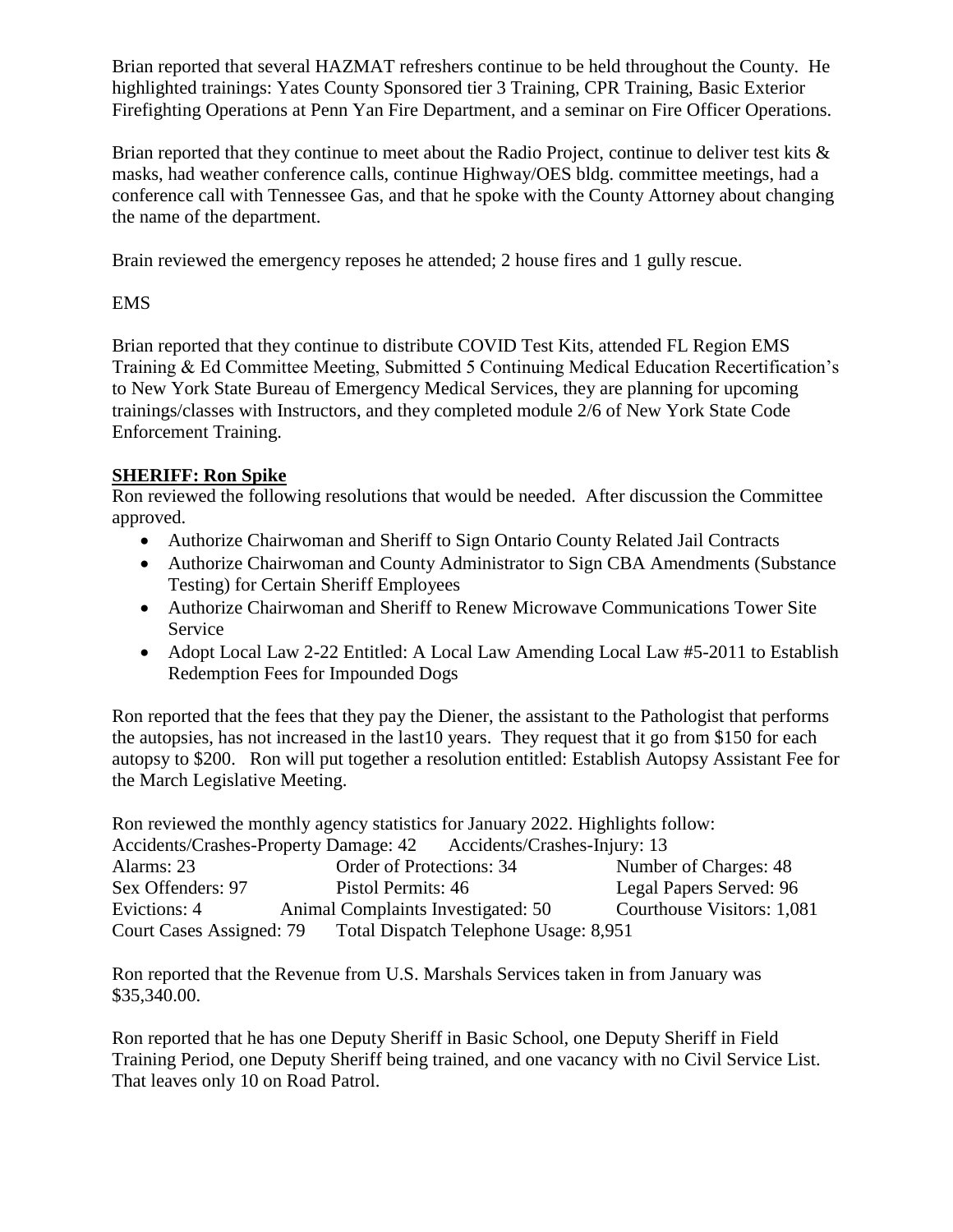Ron reviewed the Jail Population report, there are 9 Federal, 26 Yates County, total of 27 males and 8 females for a total of 35. The youngest in Jail is age 23 and the oldest is age 64. Ron reported that the Dormitory is closed and there is discussion about restarting Jail Visitation.

Ron reported that the State Commission of Correction will do the Jail Inspection March 23-25. In February they requested policies/security videos.

Ron reviewed on the resolution that the Public Health Director presented in regards to the departments sharing a Physician.

Ron reported that there are concerns for costs rising on gasoline and in return effecting food prices etc.

Ron reported that there is a new Intervention Tool (CPEP) in place for a student in Dundee Central School. The Sheriff Admin had a routine meeting with the Dundee Central School Superintendent Bernard.

Ron reported that the Drug Take Back Day is scheduled for 4/30 at the rear of the Courthouse with the Drug Enforcement Administration.

Ron reported that Ontario County has a new Collective Bargaining Agreement with Deputies. The wage increase has resulted in two current Yates County Sheriff's Office Deputy's filling out applications for lateral transfers. Ron issued a memo regarding his concern to the Chairwoman of the Legislature, Police Service Commission, and the County Administrator and he asked to have an Executive Session to discuss this.

Ron reported that the Alternate PSAP building is very close to being finalized and operational. Tim Groth and Finger Lakes Communications has a bit more to do. He wants to take a day and actually operate out of that site to see what the needs are.

Tim reported that the computers are working there and the only piece left is to get the cable TV working. He is going to get them a couple of Roku sticks and Tommy Clark will be up there Wednesday 3/9, hooking up their radios.

Ron reported that he received confirmation from the American Towers that they will allow for their lease to extend for a couple more months to get them to the end of the year. American Tower is not interested in the purchase of the shelter that is there, so they will need to decommission the site before they leave. They will need to remove antenna cabling, the building, etc.

Ron reported that he did receive an email and had verbal discussion on the phone with the Dundee Tower Site Owner. He is just awaiting the documents to extend the lease, which they are willing to do. Doug stated that the need for backup fiber going to the site has been eliminated, reducing some of the challenges and costs.

Doug added that he had just gotten the updated Alternate PSAP onsite wastewater system drawings from Dan Long, but he has not been able to look them over yet. Colby Petersen checked with the Public Health Department in Geneva regarding the system not being used regularly and they recommend the system more highly than the holding tank.